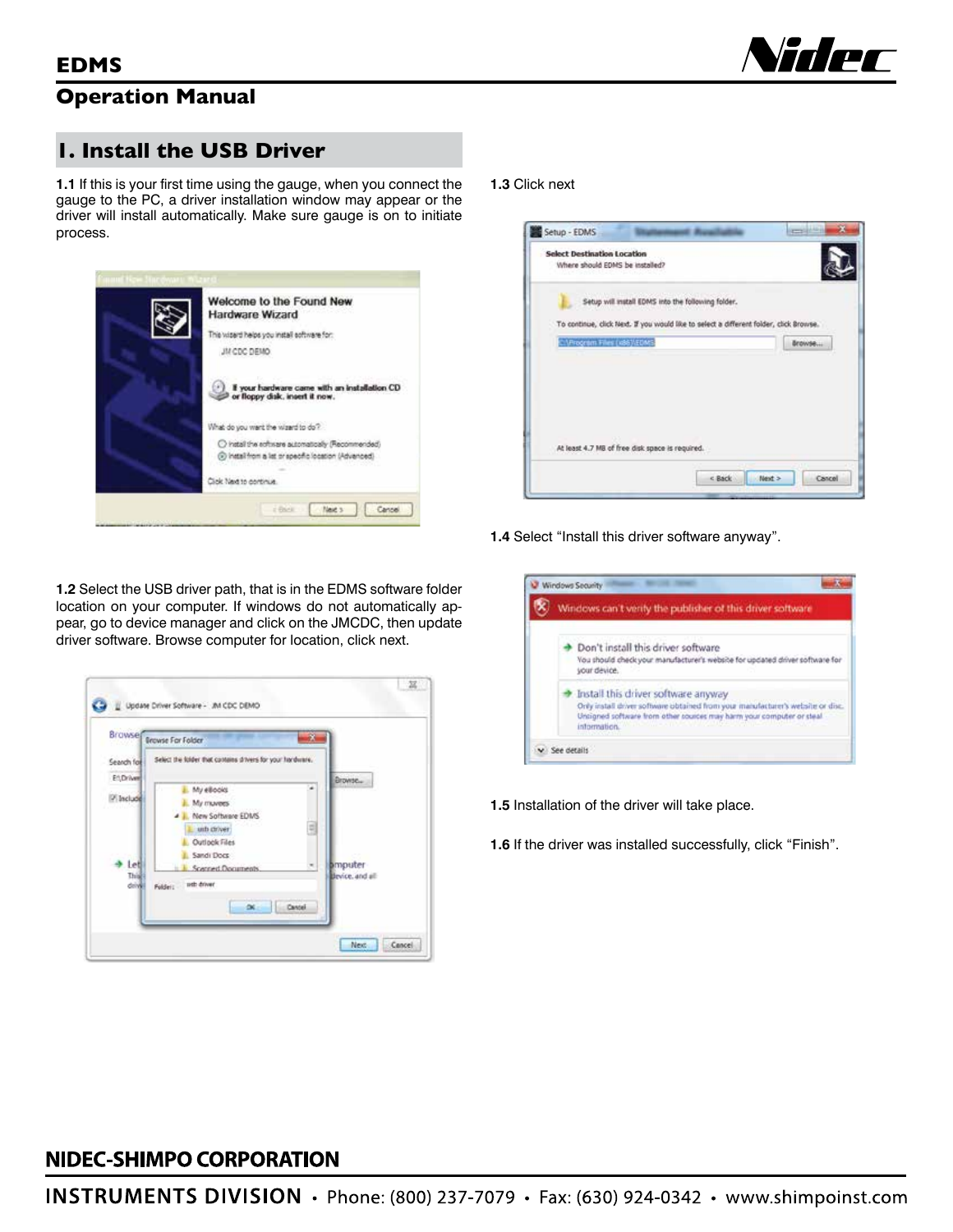## **2. Install the EDMS Software**

### **2.1** Double click the EDMS.exe



#### **2.2** Click next



**2.3** Set up the installation path and then click next



## **2.4** Click next



**2.5** Check box and click next to place an icon for the EDMS on your desktop.



### **2.6** Install



### **2.7** Click finish to install



## **3. EDMS User's Guide**

### **3.1** Connect to PC

Connect the USB cable to force gauge, and then connect them to PC. NOTE: The USB driver for this software should be installed first.

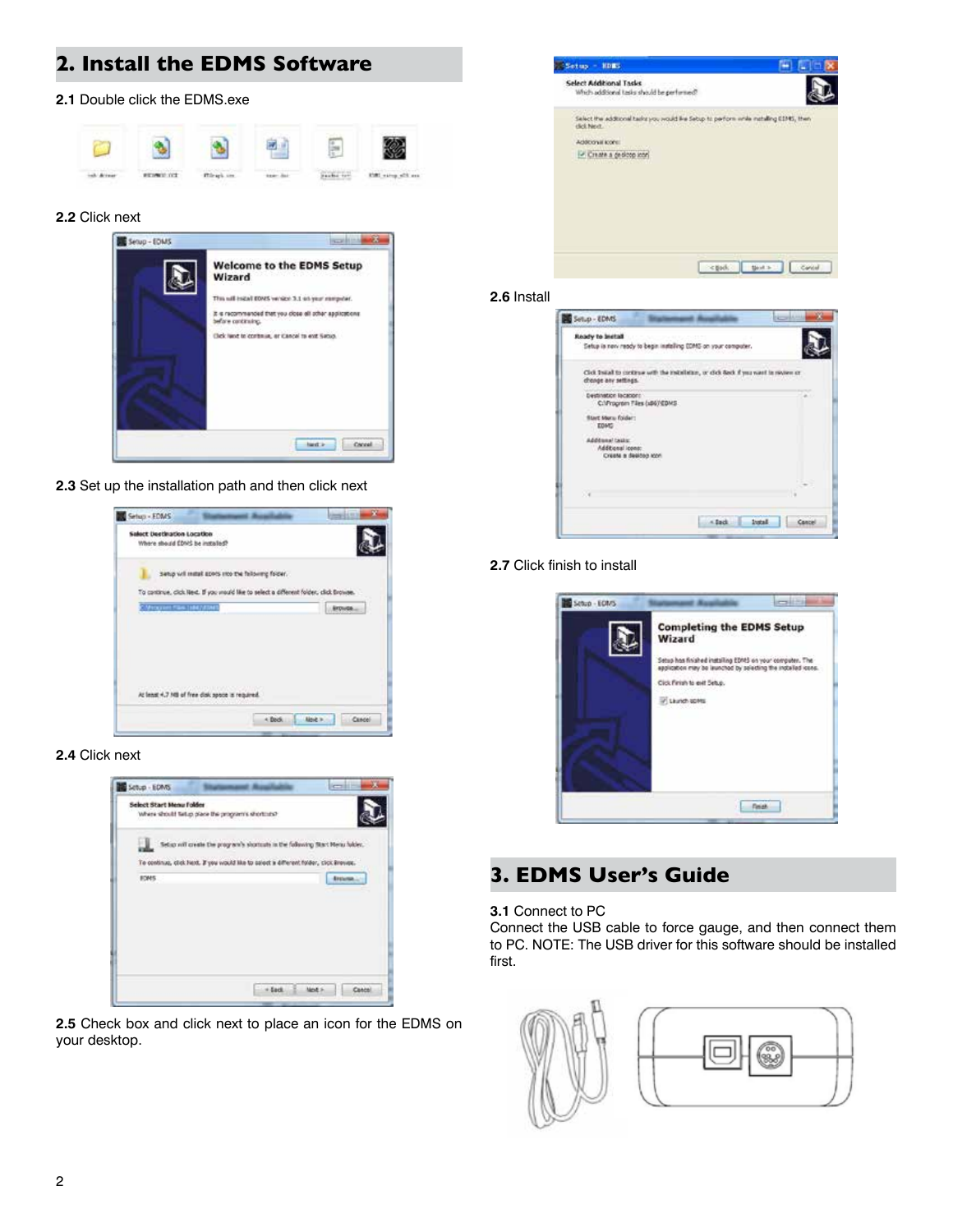

Turn on the gauge. Open EDMS by double clicking the software icon. EDMS will identify the connection with gauge automatically. If the connection is good,  $\blacksquare$  icon will display, otherwise this  $\frac{1}{2}$  icon will show on the button in the control area.

If  $\ast$  is showing, it means the connection is not normal, you can click  $\frac{1}{2}$  button to try to connect manually. If you still can not connect, the following message will display: "Can not find the device please reconnect the device or power on the device". Check the USB cable, the power of gauge, or possibly you need to install or reinstall the USB driver.



**3.3** Click the "Start acquisition" button. The software will begin to graph.

**3.4** Click the "Stop acquisition" button. The graph as well as the data in the table will stop and be visible for review.



**3.5** If you select the "Upload Memory Data From Gauge", if any data has been stored on the gauge's memory, it will be uploaded from the gauge to the program, after clicking the "Start Acquisition" button.

\*For customers using this software to upload data from the TTC, please review the TTC's manual for additional procedures.





**3.6.1** Export Data: Send data from test or uploaded from gauge in CSV format to computer.

**3.6.2** Export Image: Export or saves an image of the graph on your computer in bmp format.

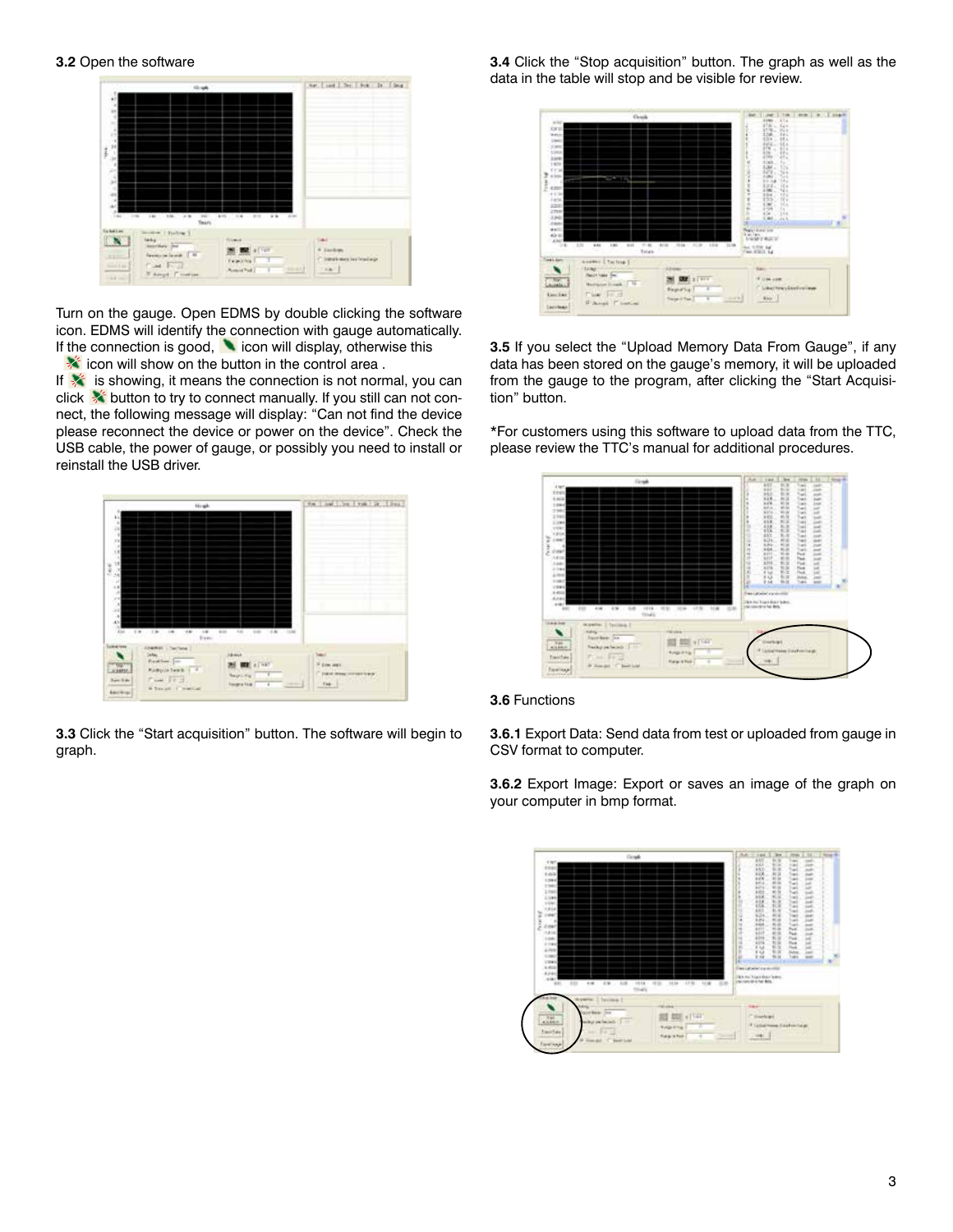| elting<br>Report Name Deck                 | <b>Advance</b><br>2000 0 3.007 |  |
|--------------------------------------------|--------------------------------|--|
| Readings per Seconds 15                    | <b>Hunge of Avg.</b>           |  |
| <b>T</b> Load<br>V Show god. F Inventional | Flange of Peak                 |  |

**Report Name:** Create a name of the current data set or test. **Readings per Seconds:** Sets the number of readings per second that Software requests data from the gauge. The available range is 0 to 60 readings per second.

**Load:** Change the load units.

**Show Grid:** Turns on or off the display of the grid in the graph.

**Invert Load:** Inverts the load direction.

#### **3.6.5** Advance

Set a zoom window with adjustable  $x$ - and  $y$ - dimensions for a specific part of the graph.

Click this icon to get the detail of the graph. Then click Calculate to retrieve the average and peak data from the highlighted area of the graph.





Click left button on mouse, then move the mouse to highlight a range on the graph.



Zoomed in graph is displayed. Click the right button mouse, to get the initial graph, or click **AND** and get the initial graph.

|               | $q$   9.807 |           |
|---------------|-------------|-----------|
| Range of Avg. | 1.4800 N    |           |
| Bange of Peak | 2.3600 N    | Calculair |

Click the calculate button to obtain the avg and peak data of the selected graph.

### **G:** Set the gravity acceleration value

### **3.6.6** Test setup

| Stat Condition | Dalay to start | <b>Step Condition</b> | Taler        |                      |
|----------------|----------------|-----------------------|--------------|----------------------|
| F. Tire.       |                | IV. Time.             | 100.         |                      |
|                | Threshold      | <b>CONTRACTOR</b>     | Therished.   |                      |
| F Low          |                | Load                  | <b>TITLY</b> | <b>Sat Makingare</b> |
|                |                |                       |              |                      |

**Start Condition:** Select the option for time delay (in seconds), or load threshold that must be surpassed before test will commence.

**Stop Condition:** Select the option for time, or load that must be surpassed to end the test.

**Break Detect:** Stop the test when the load decreases to a specified percentage of the maximum (peak) reading during the test.

**3.7** Status bar

| Connected | Ready | EDMS-FG V2.0 |  |
|-----------|-------|--------------|--|
|           |       |              |  |

Through the status bar check the current software working condition

*1. Connected or Not Connect: If the gauge connects to the PC when you open the software, it shows Connected or Not Connected.*

*2. Ready or Running: When "Ready" displays, the software is not connected to gauge. When displaying "Running", it means the software is working.*

- *3. The current version number.*
- *4. The running time.*

#### **3.8** Error Massage

Can not find the device please reconnect the device or power on the device

Check the connection to the gauge. Power of the gauge maybe low.

T50 commet error, Please reconnect the V50 fort

When the software is connecting to the gauge, you should not take the USB Port out, if it came out the message, you should reconnect the USB port.

#### **Element not found!**

Copy the "Ntgraph.ocx" file to C:\WINDOWS\system32: cover the old files.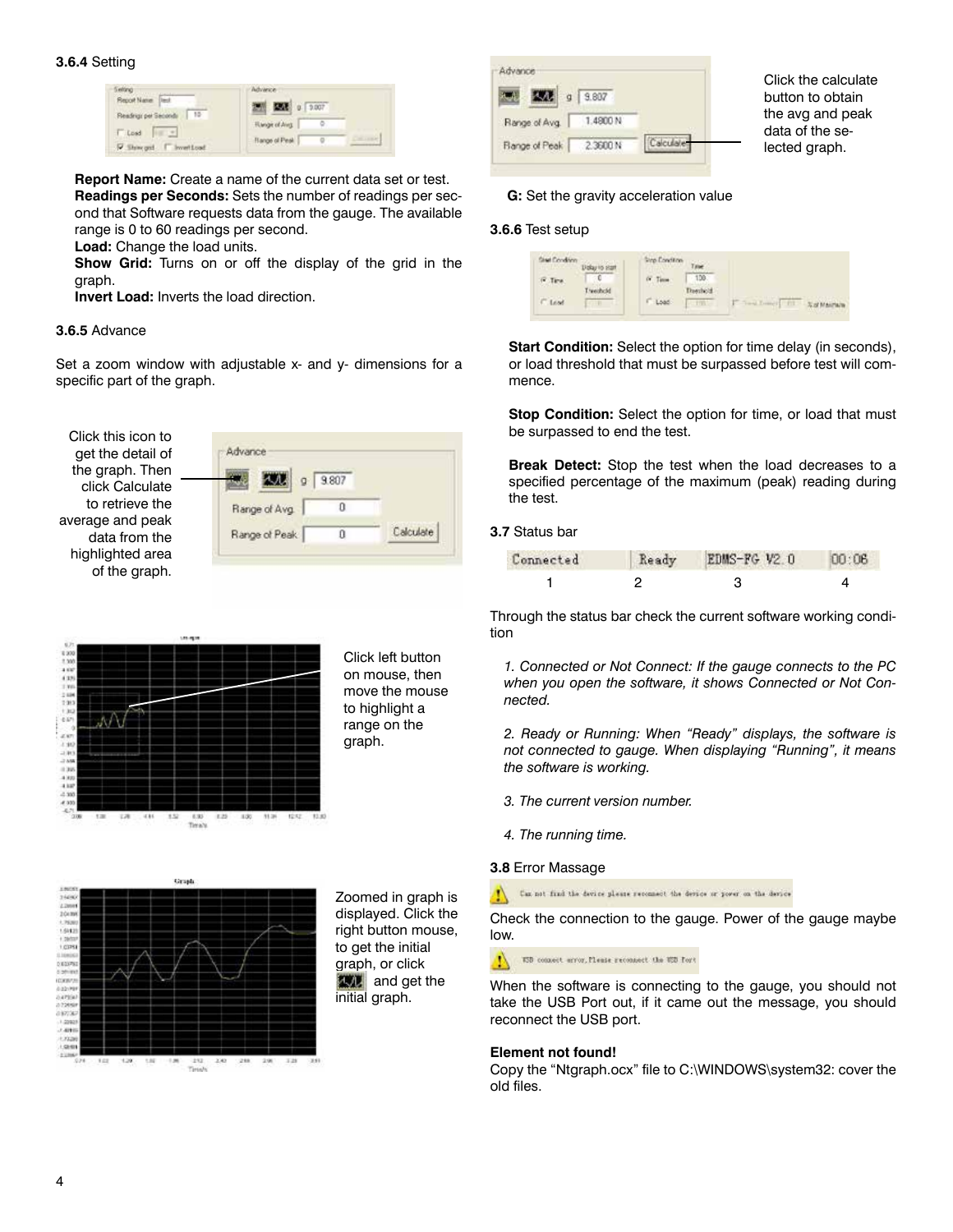# **4. USB Driver Installation Error Solution**

**4.1** If the USB driver was installed in error, you can manually install the USB driver by the following steps:

*Step1:* Right button click my computer, select the Properties

| Open<br>Refer<br>tines.<br>shape |           |
|----------------------------------|-----------|
|                                  | step<br>n |
| tatul met                        |           |
|                                  |           |

*Step 2:* Click the Hardware

| <b>SCANTING</b><br><b>GARCIA</b><br><b>Called Drawfords</b>                                                                                                                                     |                               | <b>12 EX</b>              |
|-------------------------------------------------------------------------------------------------------------------------------------------------------------------------------------------------|-------------------------------|---------------------------|
| Sydner Pentine<br>General Consultor Navia                                                                                                                                                       | Adultion Linkins<br>Hadraw    | <b>Heads</b><br>Reholmest |
| Derroe Manage<br>DeBenesStep 2<br>go your comp<br>properties of a                                                                                                                               |                               | painted of<br>change the  |
| tu.<br>Drew Signing Managemake sure that installed chiers are<br>compatible with Wingsom. Wingsom Update Istalyou and use<br>how Windows connects to Windows Update for Bruess.<br>Druer Seying | Windows liestate              |                           |
| Harkupe Fireling<br>Hardmare profiler provide is visy for you to set up and store.<br>different hardware configurations.                                                                        |                               |                           |
|                                                                                                                                                                                                 | Hardyare Profiles<br>OR Carol | <b>Robins</b>             |

*Step 3:* Check the port (COM &LPT)



If error exclamation symbol is on the JM CDC DEMO, it means the USB driver was not installed successfully.

*Step 4:* Right button click and then select "Update Driver". Then you can install the driver (see Install the USB driver)



### **4.2** Solving a serial port conflict.

| Monitors                                                    |                                  |
|-------------------------------------------------------------|----------------------------------|
| Network adapters                                            |                                  |
| Ports (ODM & LPT)<br>⊟                                      |                                  |
| Eliuetooth SPP Senal Port (COM3)                            |                                  |
| Elluetooth SPP Serial Port (COM4)                           |                                  |
| Bluebooth SPP Serial Port (COMS)                            |                                  |
| EFG Com Fort (COM3)                                         |                                  |
| <b>PENTAKETIPS</b>                                          | The conflict of two serial ports |
| Sound, video and game controllers                           |                                  |
|                                                             |                                  |
| System devices<br>田                                         |                                  |
| Universal Serial Bus controllers                            |                                  |
| Gre Generic USB Hub                                         |                                  |
| Generic USB Hub                                             |                                  |
| The Intel(R) 6 Series/C200 Series Chipset Family USB Enhany |                                  |
| Ge Intel(R) 6 Series/C200 Series Chipset Family USB Enhan-  |                                  |
| Ge USB Composite Device                                     |                                  |
| <b>GP USB Roct Hub</b>                                      |                                  |
|                                                             |                                  |
| <b>Go LISB Roct High</b>                                    |                                  |

If you found your Blue tooth uses the same EFG com port, then you cannot use the EDMS software. You must change the port number, by the following steps:

*Step 1:*



*Step 2:* Click Port Settings; Click Advanced



*Step 3:* Choose a port number to avoid the same port. Then Click OK.

| <b>Advanced Settings for COM!</b>                                                                                                                                                   |                                      |                                                                                            |                              |
|-------------------------------------------------------------------------------------------------------------------------------------------------------------------------------------|--------------------------------------|--------------------------------------------------------------------------------------------|------------------------------|
| Digital 18 C bullet   course 1933   compalitie (I/W 1)<br>Selections of legi is construction to golden.<br>Saked higher entiries for tester performance.                            |                                      | <b>STAR</b>                                                                                | 注:<br>O'LCANNELL<br>Callwald |
| Excess Safe: Liss (f)<br>Travered Bullet, Low ITA<br><b>Window</b>                                                                                                                  |                                      | Huhitr4<br>日本<br><b>STATISTICS</b><br>Hul: (10)<br>目图<br><b>STATISTICS</b><br><b>START</b> |                              |
| Children Live:<br><b>COWE</b><br>Inc. at DVD's<br>COME<br>COME<br>OJv6<br>COME                                                                                                      |                                      |                                                                                            |                              |
| 鰮<br>COWED<br>1411<br>COMEZ<br><b>Card Philass</b><br><b>UVIMER</b><br>Hardware picture position to<br>different hardware co. COV IP.<br><b>ZOVIE</b><br><b>STATISTICS</b><br>VINDE | $D_1$   David<br>setting and trices. |                                                                                            |                              |